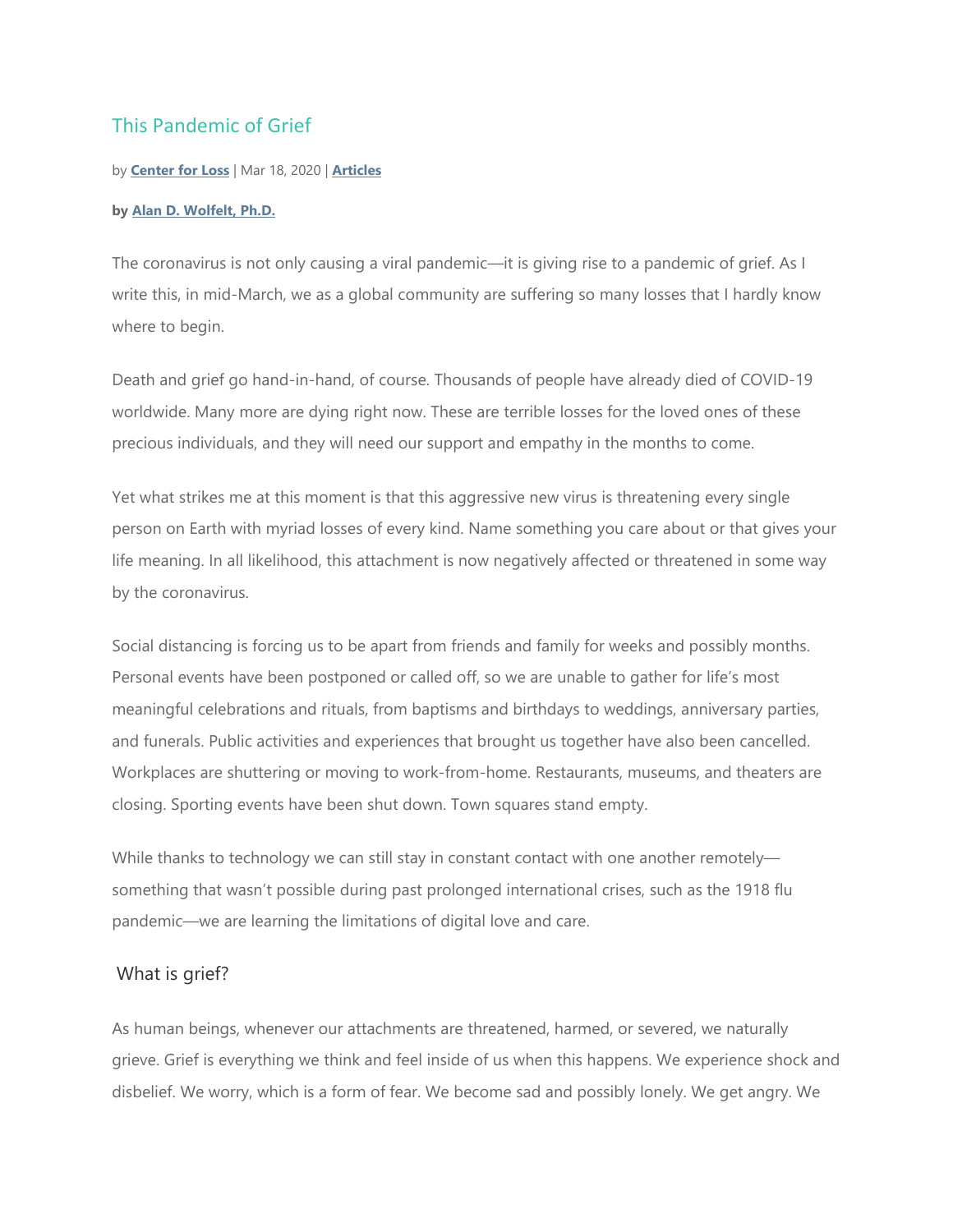feel guilty or regretful. The sum total of all these and any other thoughts and feelings we are experiencing as a result of the coronavirus pandemic is our grief.

Our pandemic grief will change from day to day and week to week. This virus is fast. As it sweeps across continents and we collectively take action to "flatten the curve," new rules and limitations are popping up every day. Restrictions are mounting and growing increasingly severe. As the noose tightens, our grief will change. And as with the virus itself, it will likely get worse before it gets better.

## How to help yourself and others: emotionally, socially, and spiritually

There are a couple of important things to understand about your pandemic grief.

First, it is normal and natural. It is simply a part of your love and attachment.

And second, grief responds to awareness, attention, and expression.

You will feel better if you mourn. Mourning is being aware of your grief, giving it the attention it needs and deserves, and expressing it outside of yourself.

We have all heard a lot about how to take care of ourselves physically with this virus, but I have seen little about emotional, social, and spiritual health. During this time of great grief, mourning is the key to these pillars of self-care.

When we are feeling the emotional pain of our coronavirus grief, we can tune into it and allow it to teach us what we are really worried, sad, angry, etc. about. And then we can express it. We can talk to others about it, in our household, on the phone, or online. We can write about it in a journal. We can listen to music or watch movies that help us access, understand, and share our feelings. Mourning our grief in these ways helps soften it and gives us the emergency emotional release and sustenance we need to survive.

Socially, we can't congregate in person right now. Did you know that the word "congregate" comes from the Latin roots com, meaning together, and gregare, meaning to gather in a flock? But we can continue to make efforts to reach out to the people we care about. Video calls are probably the best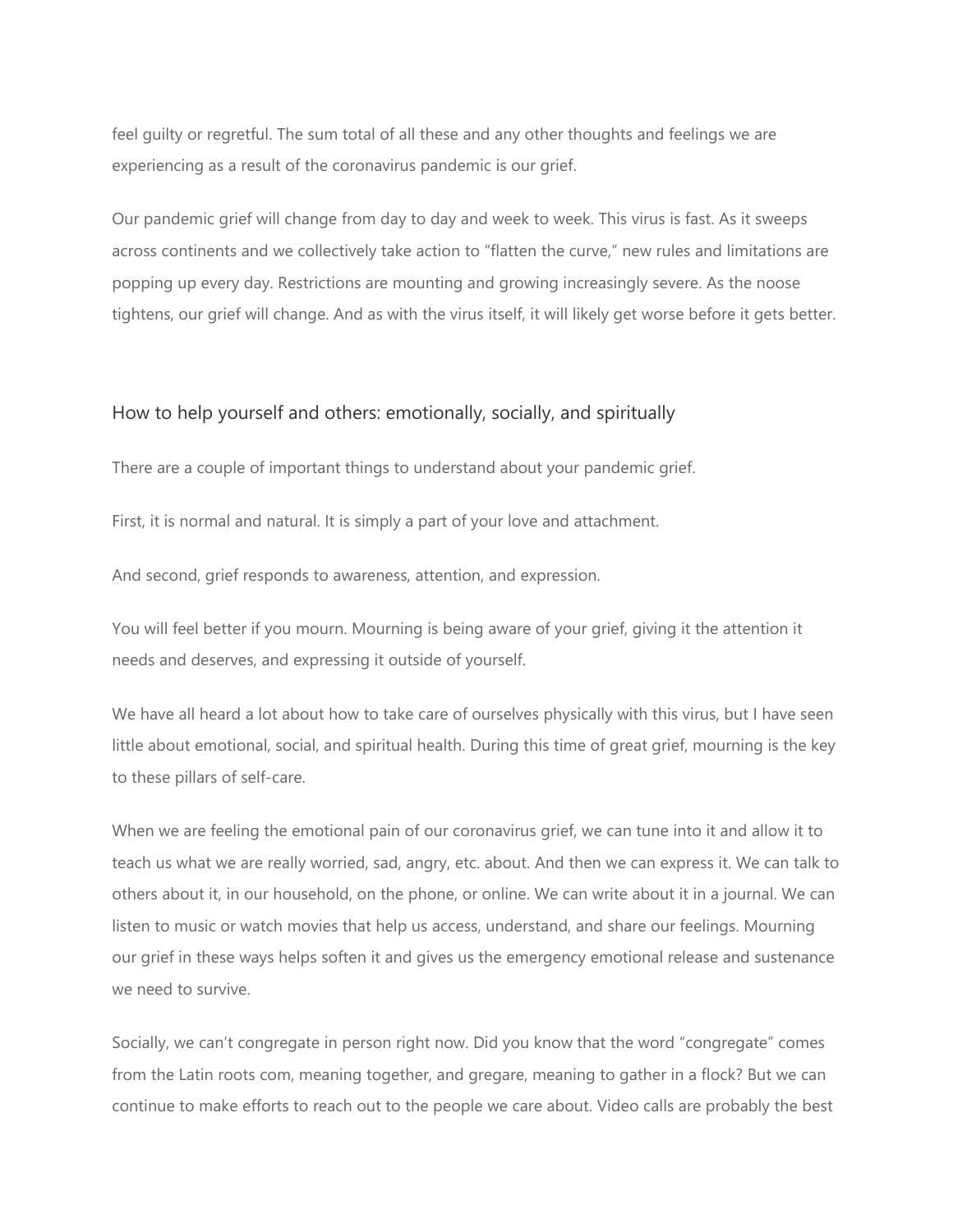substitute for face-to-face conversations. Voice calls come second. After that, emails, texting, and social media work too. And don't forget the power of the handwritten letter! The point is to stay connected as much as possible AND to be open and honest in those communications about whatever it is you are feeling or struggling with at the moment. Your candor will encourage others to be honest as well, creating the opportunity for mutual support and kindness.

And when it comes to spiritual health, now is an especially resonant time to work on caring for your soul. One redeeming factor of enforced isolation is that it creates the opportunity for spiritual contemplation and practice. In times of loss, we almost always wonder why things happen as they do. We naturally question the meaning of life in general and the meaning of our own life in particular. We turn our attention to our deepest beliefs and values. We talk to God or wonder about God or get angry at God.

If you've been struggling with beliefs, values, meaning, and life goals during the pandemic, you're experiencing the spiritual aspect of grief. And the best way to care for your spirit right now is to be intentional about giving it time and attention. I recommend spending at least 15 minutes each day on spiritual practices. Whatever helps you get in touch with your divine spark—do that. For some people that might be meditation or prayer. For others it can be reading a spiritual text, speaking affirmations, attending a religious or spiritual service online, doing yoga, writing in a journal, or spending time observing nature or walking outdoors.

Simply being aware of your emotional, social, and spiritual health every day and being deliberate about self-care in those areas will help you and others today as well as in the weeks to come. There is no doubt that this is a challenging moment to be alive, but it is also a moment in which our collective resources have never been greater and more capable. So let's be open, honest, and kind to ourselves and to each other.

### Suggestions for special circumstances

**Loneliness** — The longer we are isolated in our homes, the lonelier we are likely to become. Humans are social creatures. We are built for touch and body language and conversation. With the rise of technology and its modern-day substitution for personal contact, we were already suffering from a loneliness epidemic. But the coronavirus social-distancing efforts are making it (and will continue to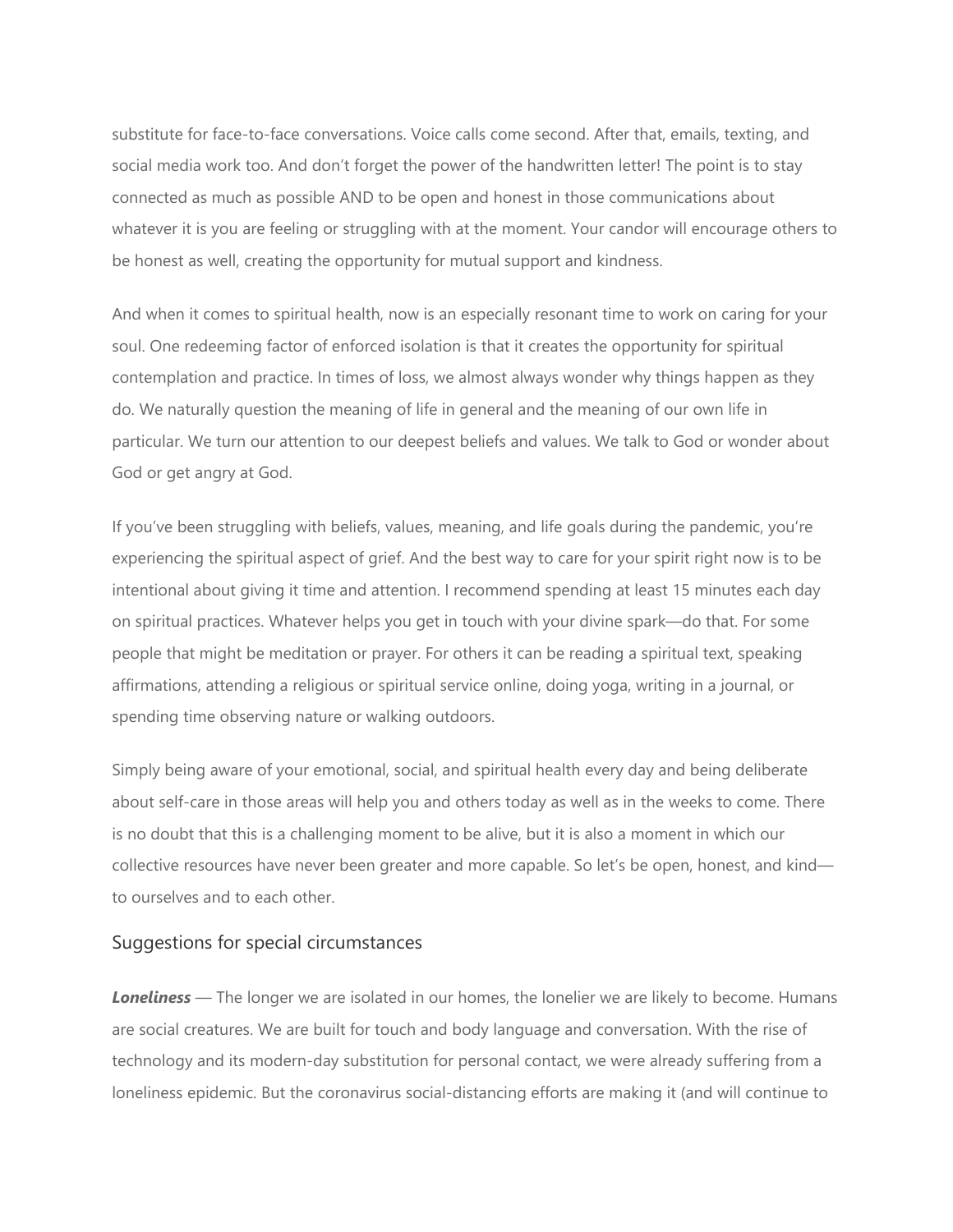make it) worse. My best suggestion here is to reach out proactively to others in all the ways that you can right now, as often as you can, for their benefit as well as yours. If you or someone you know is at particular risk for loneliness right now, ask for assistance. Find friends, family members, and neighbors who are willing to create a support team. Most people are happy to help but need suggestions about how.

*Isolated seniors* — On a related note, many seniors are particularly isolated right now. As you know, older people are at much higher risk for serious illness and death from the coronavirus and are having to self-isolate the most strictly. If you are an isolated senior reading this, the loneliness selfcare tips I offered above apply to you. If you would like to help an isolated senior, brainstorm with others about the ways in which you can still provide safe comfort and support. For example, deliveries of food, books, and personal notes might help. Touching base by phone once or twice a day could make a world of difference. Be creative and practical in your efforts, and most of all, offer frequent and consistent contact.

Another special circumstance that applies here concerns seniors being cared for in long-term care facilities that have instituted no-visitors policies during the pandemic. Such policies are absolutely necessary right now, but they are also separating loved ones. And I have already heard of a number of cases in which an elderly resident is actively dying but their family is not allowed to be by their side as they die. This is a great heartbreak indeed, and I can offer no equal substitute for physical proximity at this pivotal moment in a family's life. But I would encourage families to do whatever they can to convey their love. For example, it's possible to write a letter to the person who is dying and ask a care attendant to read it aloud to them. Making a video recording of yourself, as if you were talking directly to the dying person, is another idea. Asking that special music be played and special memorabilia or flowers be placed in the room is a third idea.

*Far-flung families* — Many family members are separated from one another at the moment. Some live far apart but wish they could be closer together at this time of need and grief. But travel may not be possible, and for elderly or at-risk family members, physical proximity may be inadvisable anyway. Again, I would suggest being in touch as much as possible, as often as possible, in any way you can. If you are feeling concern or love for someone who is far away, call them and tell them so. Send them a text. Write them an email. Send a heartfelt greeting card with a personal letter. Your grief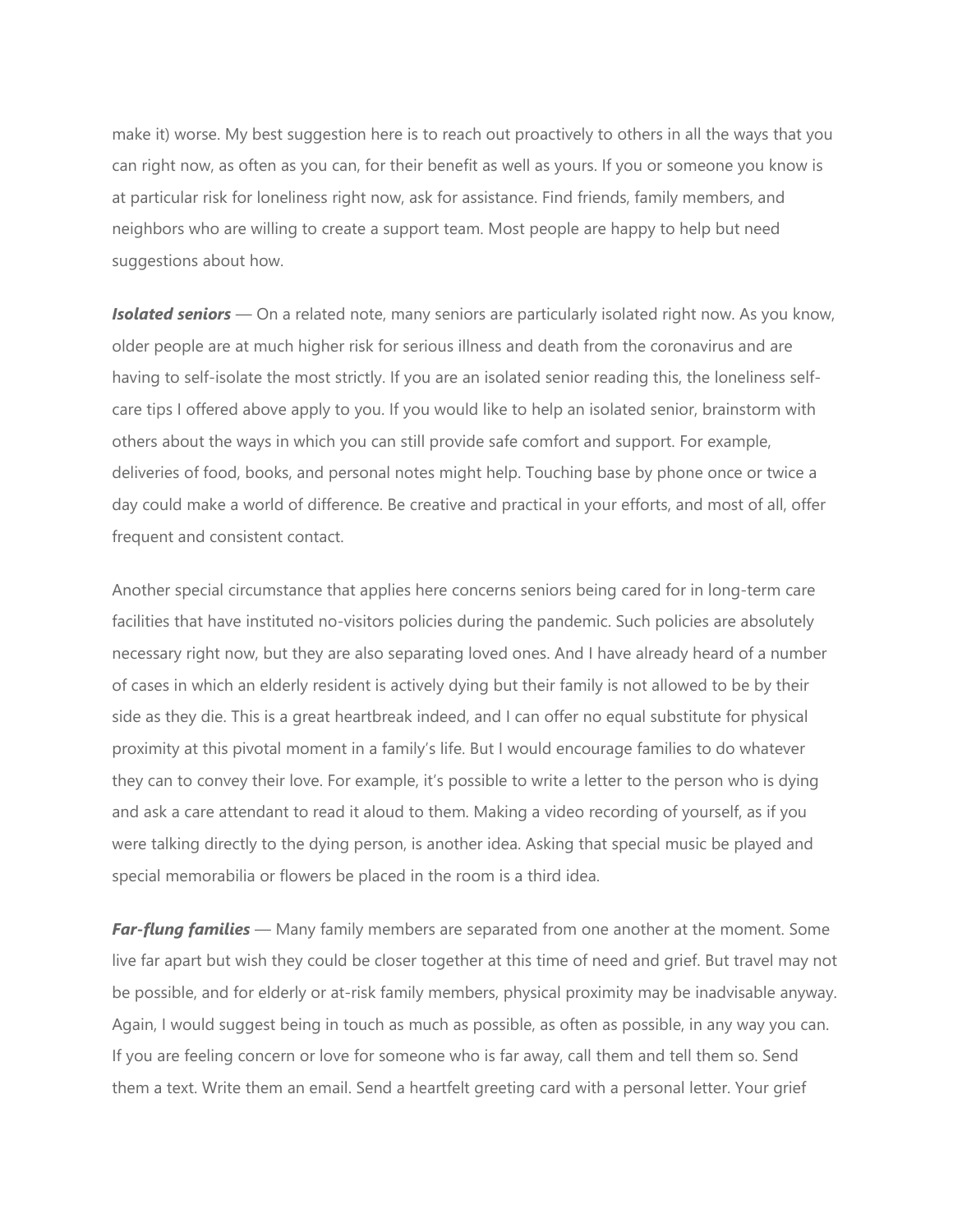over a possible threat to their wellbeing, yours, or both is tugging at you, so give it voice. They will feel loved and supported, and you will feel relieved and loved as well.

**Cancelled events** — In many ways, special events are the moments in which we most profoundly feel the love we share with our closest others as well as the meaning of life itself. We dream of and plan for significant expected events such as graduations, retirements, and family vacations. And when unexpected significant events arise, such as serious injuries, deaths, and funerals, we drop everything to be there. But we are living in a moment in time in which most such events are being cancelled in an effort to protect the health of the greater community and the most vulnerable among us. Naturally we are bereft over the loss of these rare opportunities to gather with loved ones and immerse ourselves in that which is most meaningful in our lives.

Whenever possible, I would advocate for such events being postponed rather than cancelled. If the graduation or retirement date comes and goes, maybe the celebration can still be held later on. If a public funeral can't take place shortly after the death, maybe a memorial service can be scheduled some weeks or months from now. Untimely gatherings are not ideal, of course, but they are much better than no gathering at all. Virtual events may also be a good idea. Baby showers and christenings broadcast live online might be an option, for example.

But most of all, what I hope you will do when an upcoming event is cancelled is pay attention to your feelings about the cancellation and then communicate those feelings to the people who form the centerpiece of the event. If a wedding is cancelled, for instance, write heartfelt notes to the bride and groom and any other family members you are close to telling them why you were looking forward to the event, what it means to you, and what your hopes and dreams are for them in the months to come. They will find great comfort and meaning in your words.

*Serious illness and death* — If it hasn't already for you, the moment will likely come during this pandemic when someone you care about—maybe not someone in your closest circle but a friend or neighbor—becomes seriously ill and perhaps even dies. I am certainly not trying to borrow trouble, but I also understand that, numerically, you and I may both find ourselves in this unfortunate circumstance at some point in the coming year. Such is the nature of COVID-19. And to complicate matters, it may happen at a time when we are still quarantined to our own homes, and public ceremonies are still forbidden.